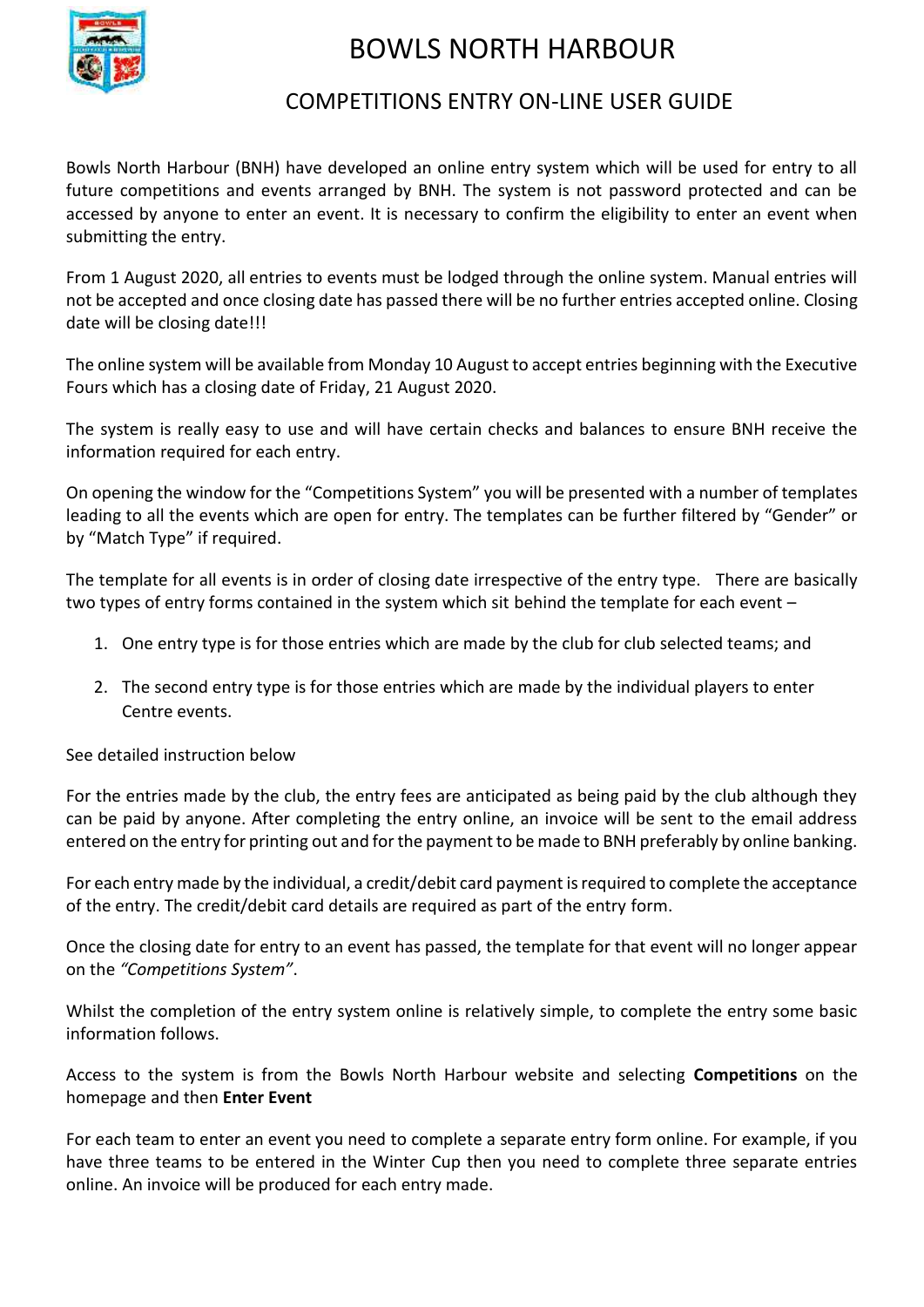

### COMPETITIONS ENTRY ON-LINE USER GUIDE

#### **Entries made for club selected teams – CLUB ENTRY**

The *"Competitions System"* will display templates for all the events for which you can enter a team, and these are displayed in event closing date order.

| Filter by Gender<br>TAT<br>$-16$                                                      |                                                                                        | Filter by Match Type<br>ALC: N                                                          |                                                                                       |
|---------------------------------------------------------------------------------------|----------------------------------------------------------------------------------------|-----------------------------------------------------------------------------------------|---------------------------------------------------------------------------------------|
| <b>Executive Fours</b>                                                                | Mixed 2-4-2 Pairs                                                                      | Ivan Kostanich<br><b>Singles</b>                                                        | <b>Power Play Pairs</b><br>League                                                     |
| Enter by: 2020-08-21<br>Entry Fee 380                                                 | Enter by: 2020-09-04<br>Entry Fee: 540                                                 | Enter by 2020-00-11<br>Entry Fee: 530                                                   | Enter by: 2020-10-02<br>Entry Fee: \$80                                               |
| $Club +$                                                                              | Club +                                                                                 | Club +                                                                                  | Club +                                                                                |
| Select Club                                                                           | Select Club                                                                            | Orene<br>v                                                                              | Northcote<br>u                                                                        |
| Select cluts your team represents.<br>sweet composte if made up of<br>multiple clubb. | Select diub your team represents.<br>telest composite if made up of<br>multiple clubs: | Select club your team replesents.<br>telect composite if matle up of<br>multiple clubs. | Select club your team represents.<br>select composite if made up of<br>multipe-clubb. |

- 1. Go to the event you wish to lodge an entry for, select your club name from the drop-down list, and press enter.
- 2. The next window displayed will show you the **Competition Name** and the relevant **Information** on the entry specific for that event.
- 3. Enter the **Team Name** such as your club name, other name, or colour, and this is included in the entry form.
- 4. Enter the club **Email (for invoice)** address or your email address. The invoice will be sent to this address.
- 5. Click the **Consent** tick box to confirm the players are entitled to enter this event.
- 6. Press the **Submit** button to complete your entry
- 7. After submitting the entry, a new window will allow you to make another entry, which may be for the same event or another event of your choosing. If no other entry is required then just close out of the system.
- 8. An email will be sent to the email address provided on the entry. This will confirm details of the entry made and will have an invoice attached to the email.
- 9. The invoice will have to be paid to confirm entry to the competition
- 10. It is not possible to cancel or change an entry once it has been submitted. For any deletion or change to the entry you will need to contact Bowls North Harbour by email as provided.
- 11. The names of the team members are not required on the club entry as these will be completed on the score card on the day of play.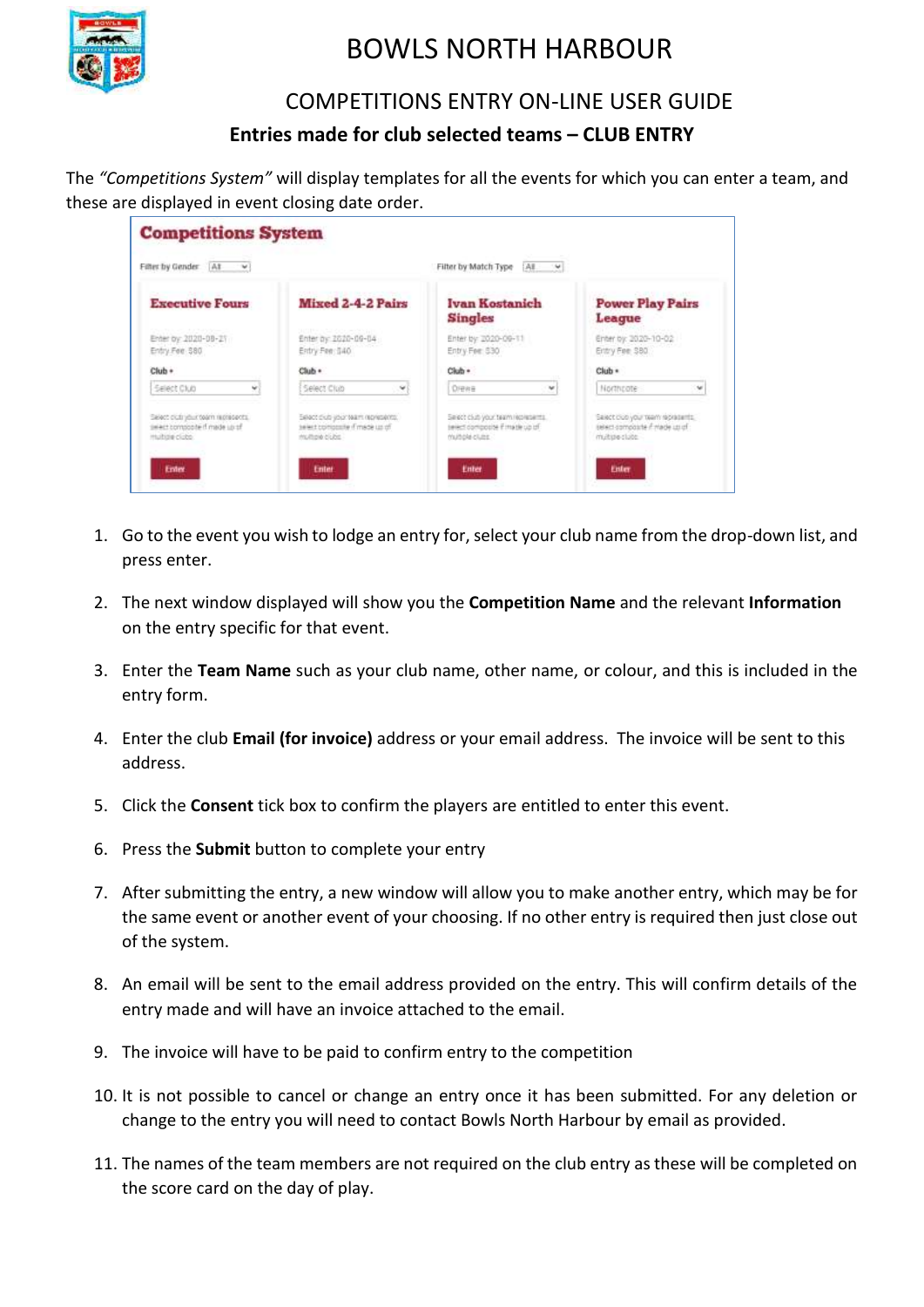

#### COMPETITIONS ENTRY ON-LINE USER GUIDE

#### **Entries for individual type events – SINGLES, PAIRS, TRIPLES & FOURS**

The *"Competitions System"* will display templates for all the events (i.e. Singles, Pairs, Triples or Fours), which you can enter, and these are displayed in event closing date order.

| <b>Competitions System</b>   |                   |                       |        |  |
|------------------------------|-------------------|-----------------------|--------|--|
| Fifter by Gender<br>$At - v$ |                   | Filter by Match Type  | ALC: Y |  |
| <b>Executive Fours</b>       | Mixed 2-4-2 Pairs | <b>Ivan Kostanich</b> |        |  |

| <b>Executive Fours</b>                                                               | Mixed 2-4-2 Pairs                                                                    | Ivan Kostanich<br><b>Singles</b>                                                        | <b>Power Play Pairs</b><br>League                                                     |
|--------------------------------------------------------------------------------------|--------------------------------------------------------------------------------------|-----------------------------------------------------------------------------------------|---------------------------------------------------------------------------------------|
| Enter by: 2020-08-21<br>Entry Fee 380                                                | Enter by: 2020-09-04<br>Entry Fee: 540                                               | Enter by 2020-00-11<br>Entry Fee: 630                                                   | Enter by: 3020-10-02<br>Entry Fee \$80                                                |
| Club +                                                                               | Club +                                                                               | Club +                                                                                  | Club +                                                                                |
| Select Club<br>۷                                                                     | Select Club<br>۷                                                                     | Orene<br>v                                                                              | Northcote<br>w                                                                        |
| Select clutrydux team represents.<br>sweet composte if made up of<br>multiple clubb. | Exisct dub your team represents.<br>helest companie if made up of<br>multiple clubs: | Select club your team repletents.<br>telect composite if matle up of<br>1933 bld (1991) | Select club your team represents.<br>(elect-composite if made up of<br>multipe clubb. |
| <b>Enter</b>                                                                         | Enter                                                                                | <b>Enter</b>                                                                            | Enter                                                                                 |

1. Go to the event you wish to lodge an entry, select your club name from the drop-down list and press enter.

| Name *       |      | Gender     |                   | Club  |              |
|--------------|------|------------|-------------------|-------|--------------|
|              |      | ∴ ○ Female | <sup>®</sup> Male | Other | $\mathbf{v}$ |
| First        | Last |            |                   |       |              |
| Club - Other |      |            |                   |       |              |
|              |      |            |                   |       |              |
| Name of club |      |            |                   |       |              |

- 2. Enter the **Name** of the player in the Name fields
- 3. If the entry is being made by a player not from a Bowls North Harbour club (e.g. a club member from the Auckland Centre entering the Ivan Kostanich singles) then the club selection on the template would be "Other" then enter **Club – Other** the name of the club the player comes from
- 4. The gender and the club will be defaulted from the event selected on the opening template. In the event of the mixed pairs no gender will defaulted, and this will need to be completed on entry.

| Club                                    |
|-----------------------------------------|
| Beach Haven<br>v.                       |
|                                         |
|                                         |
|                                         |
| Club                                    |
| Beach Haven<br>$\overline{\phantom{a}}$ |
|                                         |
|                                         |